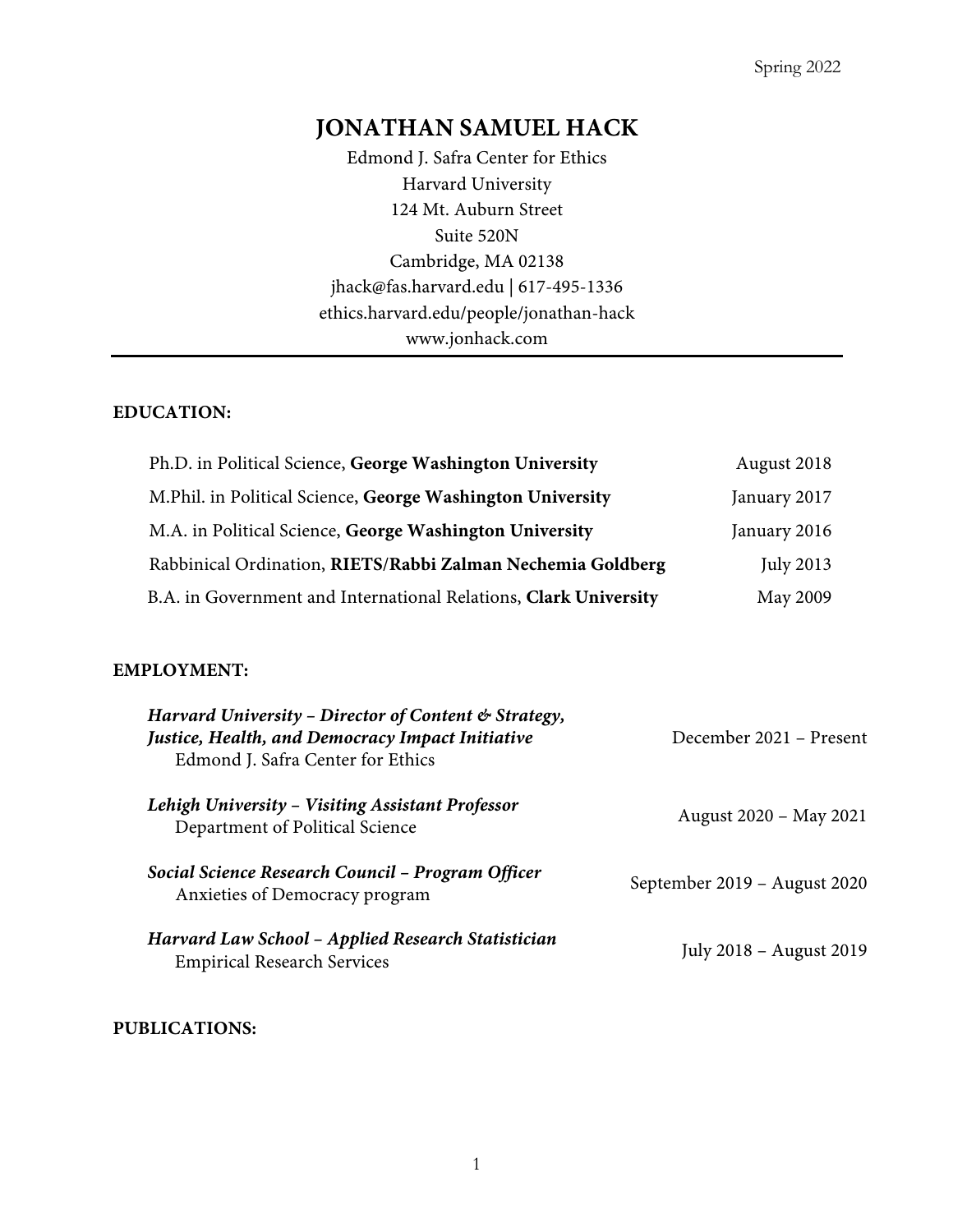| Forthcoming. | With Jennifer Allison. "Modern Statutory Arbitration Regimes and the<br>Emergence of Batei Din as Dispute Resolution Forums." Cumberland<br>Law Review.                                            |
|--------------|----------------------------------------------------------------------------------------------------------------------------------------------------------------------------------------------------|
| 2021.        | With Clinton M. Jenkins. "The Attorneys' Gender: Exploring Counsel<br>Success before the United States Supreme Court" Political Research<br>Quarterly. https://doi.org/10.1177/10659129211017231   |
| 2021.        | "Why do Lawmakers Sanction Courts?" Journal of Legislative Studies.<br>DOI: 10.1080/13572334.2021.1872177                                                                                          |
| 2020.        | "Looking to Peers: Transjudicial Citations behavior Among State<br>Supreme Courts." University of North Dakota Law Review. 95(2): 291-<br>326.                                                     |
| 2012.        | "When Precedent Proves Questionable: A Structural Analysis of<br>Overturning Precedent on the Supreme Court of the United States."<br>International Journal of Public Law and Policy. 2(1): 66-82. |

#### **WORKING PAPERS:**

"Saying What the Law Is: The Use of Judicial Review by State Supreme Courts."

:התיהו ׳הל ׳׳הכולמה *And The Kingdom Shall be Adonei's.* Rosh Hashanah and the Yearly Re-Coronation of God."

"Duck and Cover: How State High Courts Try to Avoid Federal Review."

"(Dis)trusting Courts: The Influence of Judicial Modes of Selection on Lawyer Perceptions of Judicial Legitimacy." *with Alyx Mark and Clinton M. Jenkins*

"Corporate Donations: Mapping Political Contributions by S&P 500 Board Members."

### **OTHER WRITING:**

2021. **With Clinton Jenkin.** "Women who argue in front of the US Supreme Court win just as often as men – but it's harder for them to get there." *London School of Economic – USAPP Blog.*  https://blogs.lse.ac.uk/usappblog/2021/07/16/women-who-argue-in-frontof-the-us-supreme-court-win-just-as-often-as-men-but-its-harder-forthem-to-get-there/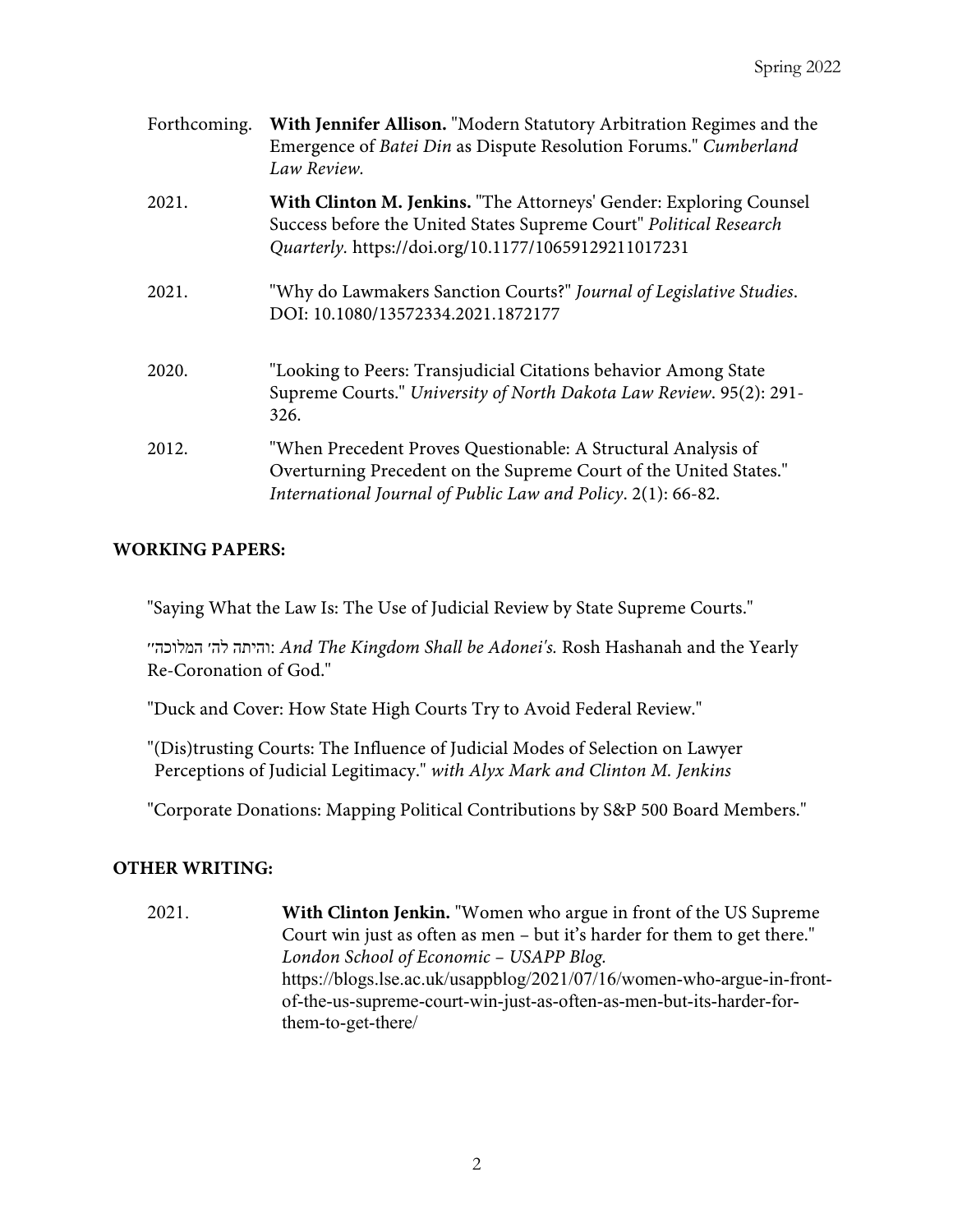| 2020.             | With Cole Edick. "Rubberstamps in Robes: How Courts Legitimate<br>Government Action During Crises." Items. https://items.ssrc.org/covid-<br>19-and-the-social-sciences/democracy-and-pandemics/rubberstamps-in-<br>robes-how-courts-legitimate-government-action-during-crises/ |
|-------------------|---------------------------------------------------------------------------------------------------------------------------------------------------------------------------------------------------------------------------------------------------------------------------------|
| $2019$ – Present. | Occasional Contributor, The Times of Israel.<br>https://blogs.timesofisrael.com/author/jonathan-s-hack/                                                                                                                                                                         |
| 2019.             | "The two faces of American Voters." Newsday.<br>https://www.newsday.com/opinion/commentary/american-voter-<br>jonathan-hack-compromise-bipartisanship-1.37662769                                                                                                                |

### **TEACHING EXPERIENCE:**

| Quantitative Research in Political Science, Professor (Lehigh)  | Spring 2021             |
|-----------------------------------------------------------------|-------------------------|
| American Political System, Professor (Lehigh)                   | Spring 2021             |
| Constitutional Law and Politics, <i>Professor</i> (Lehigh)      | Spring 2021             |
| Constitutional Law and Politics, Professor (Lehigh)             | Fall 2020               |
| American Political System, <i>Professor</i> (Lehigh)            | Fall 2020               |
| An Introduction to Stata, <i>Instructor</i> (HLS)               | Spring 2019             |
| Introduction to Applied Legal Statistics, Co-Instructor (HLS)   | Fall 2018               |
| Judicial Politics, <i>Lecturer</i> (GW)                         | Summer 2017             |
| Introduction to American Government, Teaching Assistant<br>(GW) | Fall 2013 - Spring 2018 |
| Teaching Assistant Certification                                | Fall 2013               |
|                                                                 |                         |

### **FELLOWSHIPS & GRANTS:**

| Prestage-Cook Travel Award, Southern Political Science                               | Spring 2018             |
|--------------------------------------------------------------------------------------|-------------------------|
| Association                                                                          |                         |
| Graduate Research Funding, George Washington University                              | Fall 2017               |
| CCAS Dean's Graduate Conference Travel Grant, George<br><b>Washington University</b> | Spring 2017             |
| Excellence in Research Fellowship, George Washington<br>University                   | Fall 2016 - Spring 2017 |

## **CONFERENCE PARTICIPATION:**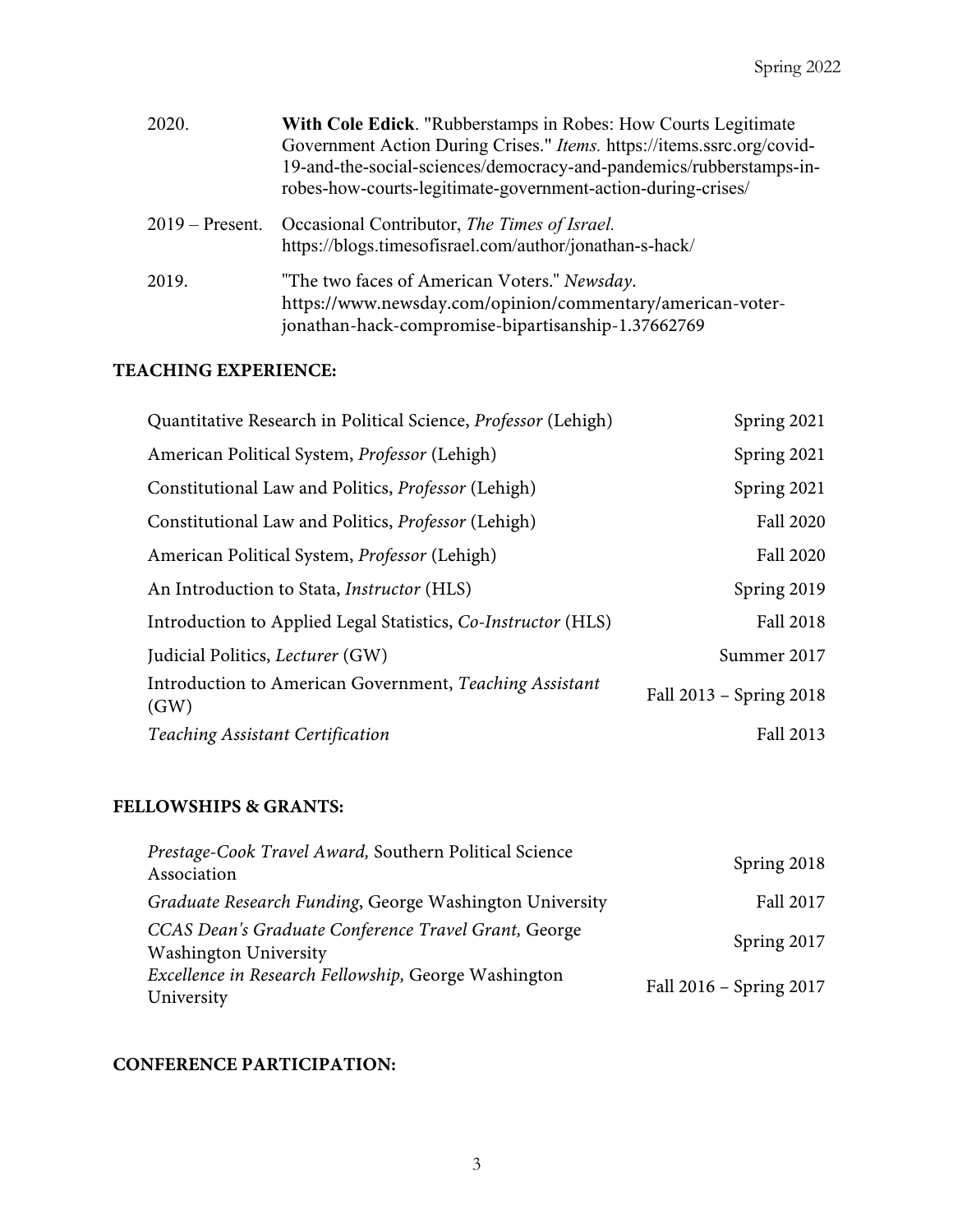| 2018. | "Saying What the Law is: Assessing the Use of Judicial Review by State<br>Courts." Paper presented at the Annual Meeting of the Southern Political<br>Science Association: New Orleans, LA.                                                      |
|-------|--------------------------------------------------------------------------------------------------------------------------------------------------------------------------------------------------------------------------------------------------|
| 2017. | "Creating an Independent Judiciary: The Role of Judicial Selection<br>Mechanisms in Insulating Courts from Legislative Sanctions," Paper<br>presented at the Annual Meeting of the American Political Science<br>Association: San Francisco, CA. |
| 2017. | "Judging Women: The Role of Gender in Supreme Court Outcomes," with<br>Clinton M. Jenkins. Paper presented at the Annual Meeting of the Midwest<br>Political Science Association: Chicago, IL.                                                   |
| 2017. | "Judging Women: The Role of Gender in Supreme Court Outcomes," with<br>Clinton M. Jenkins. Paper presented at the Annual Meeting of the Southern<br>Political Science Association: New Orleans, LA.                                              |
| 2016. | "Insulating Courts: How Judicial Selection Mechanisms Protect Courts from<br>Legislative Attacks." Paper presented at the Annual Meeting of the Midwest<br>Political Science Association: Chicago, IL.                                           |
| 2015. | "Cross-Court Communication: Analyzing State Supreme Court Citation<br>Networks," with William C. Cubbison. Paper presented at the Annual<br>Meeting of the Midwest Political Science Association: Chicago, IL.                                   |
| 2015. | "Cross-Court Communication: Analyzing State Supreme Court Citation<br>Networks," with William C. Cubbison. Paper presented at the Annual<br>Meeting of the Southern Political Science Association: New Orleans, LA.                              |

### **INVITED TALKS & APPEARANCES:**

| 2021. |  | Alternative Dispute Resolution and Advocacy: Insights and Strategies for the |  |  |  |
|-------|--|------------------------------------------------------------------------------|--|--|--|
|       |  | <i>Modern Advocate, Cumberland Law School</i>                                |  |  |  |
|       |  |                                                                              |  |  |  |

2020 *Supreme Court could decide case involving Pa. mail-in ballots,* WFMZ-TV

### **SERVICE:**

Committee Member*, Departmental Assessment* (Lehigh)

Committee Member*, Research Ethics* (SSRC)

Reviewer*, Journal of Politics and Law*

Reviewer*, Sage Publishing*

Reviewer*, State Politics & Policy Quarterly*